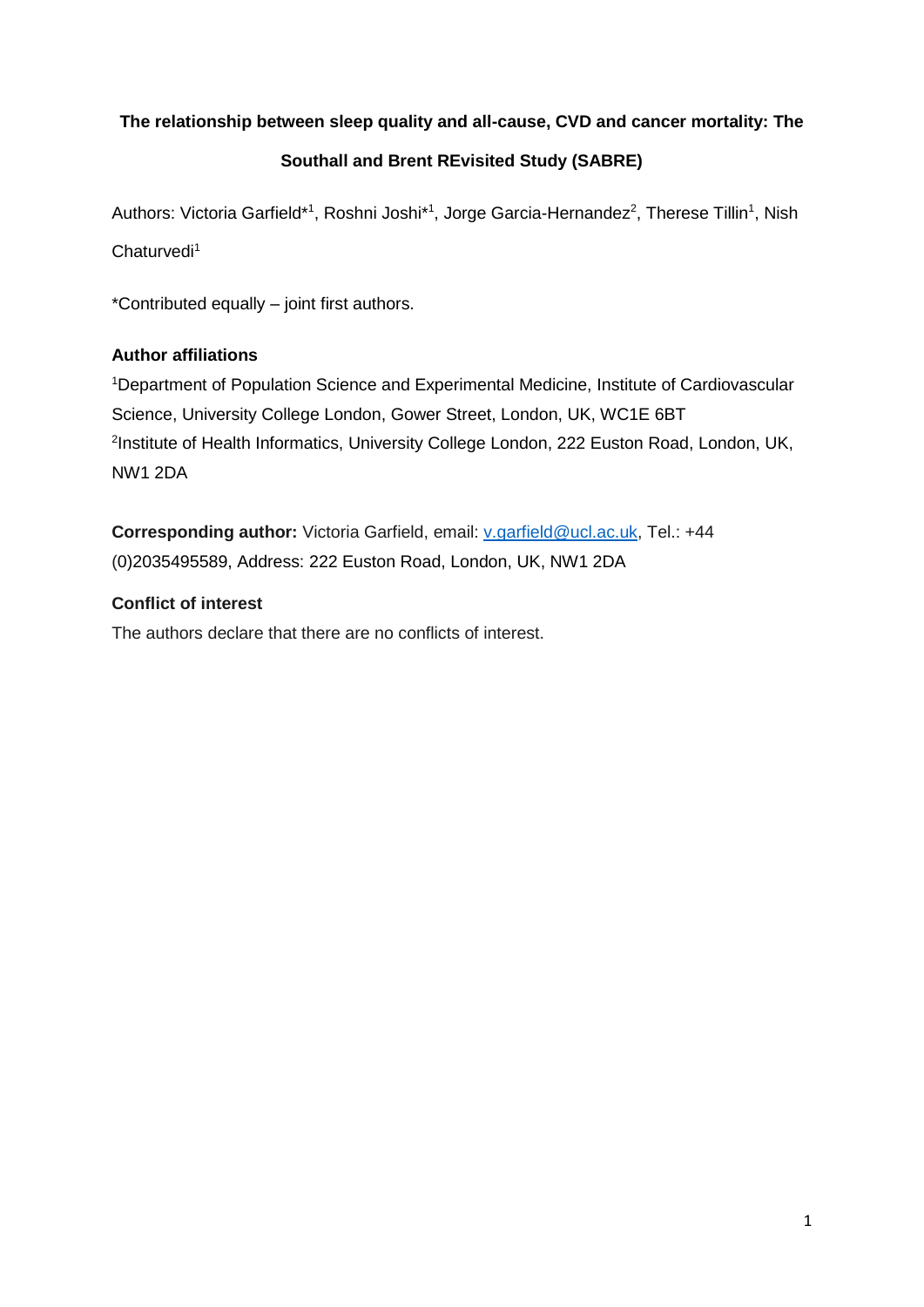### **Abstract**

Background: Both long and short sleep duration increase risk of mortality. Most previous studies have been performed in Europeans and have focused on sleep duration. Thus, we aimed to investigate the association between sleep quality and mortality across three different ethnic groups. Methods: We used data from the Southall and Brent REvisited Study (SABRE) cohort, which comprises first generation migrant South Asian and African Caribbean men and women, aged 40-69 years, recruited between 1988 and 1991. 4,399 participants provided complete data at baseline and follow-up; 1,656 had died by December 2017. Our exposures were self-reported difficulty falling asleep, early morning waking and waking up tired in the morning; our primary outcome was mortality. We used Cox proportional hazards models to analyse our data, adjusting for baseline-measured confounders. Results: None of the sleep measures were strongly associated with all-cause mortality in Europeans or African Caribbeans, whilst in South Asians difficulty falling asleep was related to an increased risk of all-cause mortality (HR=1.28, 95%CI=1.01; 1.61). In Europeans, early morning waking was associated with a moderately increased risk of cardiovascular death (HR=1.31, 95%Cl= 1.05; 1.63), whilst this association was not as strong in the other groups. Conclusion: Our findings suggest that the relationship between sleep quality and mortality may differ by ethnic group, but formal heterogeneity tests indicated that the strongest difference in HRs was observed for early morning waking and CVD mortality across the three groups (Cochran's Q test p=0.036). As such, these results are novel and provide support for ethnic differences in sleep quality and mortality, and may have implications for precision medicine.

Keywords: sleep quality, cardiovascular, mortality, ethnic differences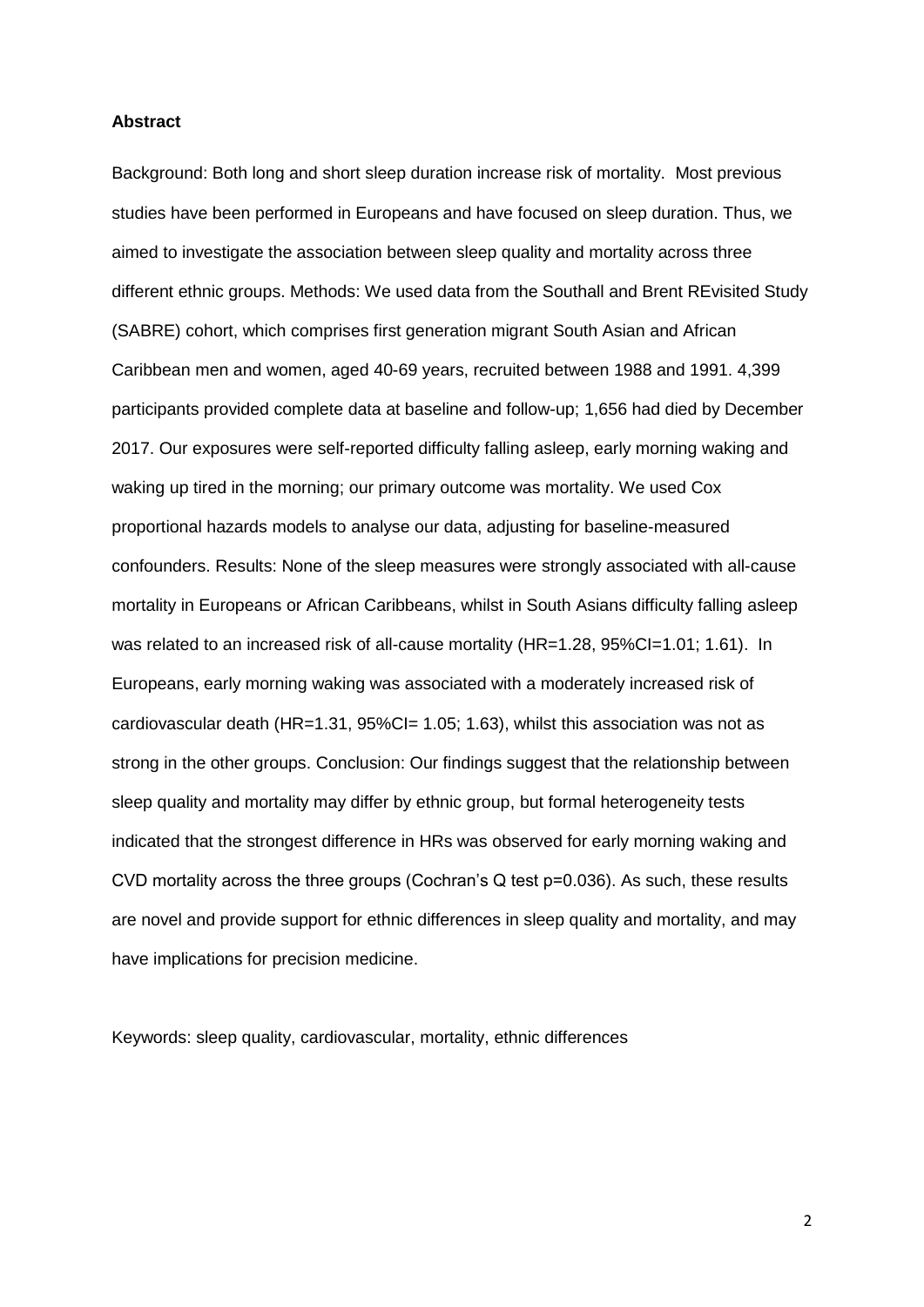## **Introduction**

Over the past four decades there has been substantial evidence suggesting U [1][2][3][4] or J-shaped [5] associations between sleep duration and subsequent mortality, with greatest mortality risk observed in those with shortest and longest sleep durations. The National Sleep Foundation recommends between 7-9 hours of sleep for young adults and 7 to 8 for older adults [6].

However, time asleep does not fully capture the characteristics of this important physiological trait and as such, measures of sleep quality (for example, difficulty falling asleep, snoring, tiredness and early morning waking), irrespective of duration, may also affect mortality outcomes. Furthermore, sleep quality may elucidate mechanisms via which sleep influences mortality risk.

Sleep duration and quality may be affected by cultural, economic, psychological and physical influences where global trends are moving towards longer working hours, shift work and access to commodities twenty-four hours a day, seven days a week, that may contribute to shorter sleep and increased daytime fatigue or tiredness [7].

In contrast to sleep duration, the association between sleep quality and mortality have not been studied as much and thus, this is poorly understood. A longitudinal Finnish cohort study with 22 years of follow-up data investigating self-reported sleep behaviour and mortality [8] found, that those sleeping 'fairly well' or 'fairly poorly' had increased risk of allcause mortality when compared to those who reported sleeping well. However, the associations no longer remained significant following statistical adjustments for confounding variables, such as demographics, body mass index (BMI), health behaviours and satisfaction with life [5]. A more recent meta-analysis found that poor sleep quality is a risk factor for coronary heart disease but found no effect for mortality [9].

To date, the majority of studies investigating sleep and mortality have focused on Europeans and no previous UK studies have examined this association in other ethnic groups.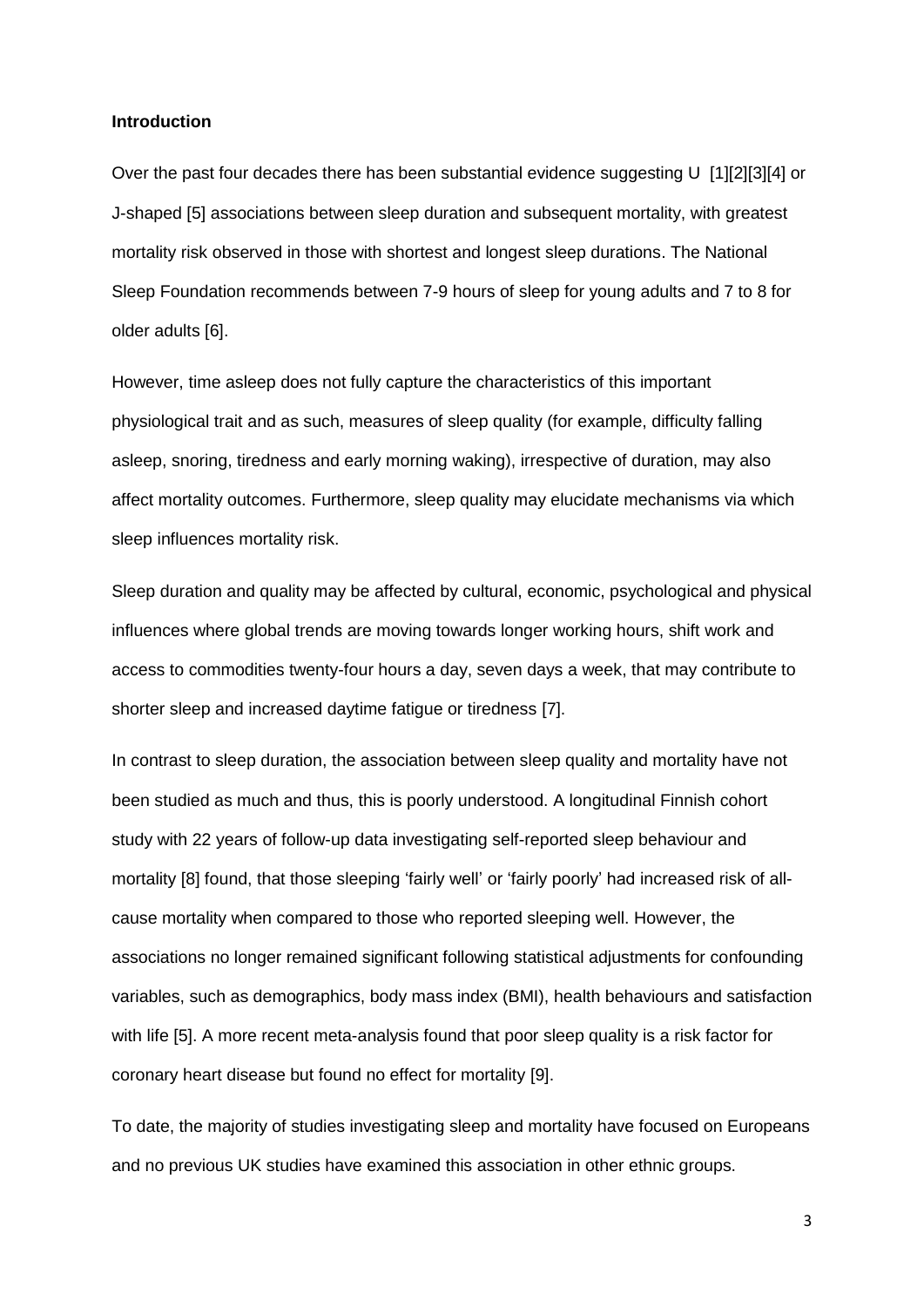Moreover, different ethnic groups have been shown to have different associations to risk factors such as obesity or diabetes for example, South Asians are generally not obese when measuring BMI but have higher central fat obesity, and are more likely to be insulin resistant when compared to Europeans[10], [11]. Therefore, exploring associations between sleep quality and outcomes by ethnic group may help elucidate which, if any mechanisms are involved. Here we used data from the UK population-based tri-ethnic Southall and Brent Revisited (SABRE) cohort to determine whether there were ethnic differences in the association between sleep quality and mortality.

## **Methods**

#### *Sample*

The Southall and Brent REvisited (SABRE) Study is a community-based, tri-ethnic cohort of European, South Asian and African Caribbean individuals residing in the West London areas of Southall and Brent in the UK at recruitment. Full cohort details have been published [10], in brief, in 1988-1991, men and women aged between 40 and 69 years were randomly selected from primary care lists (n=4,063) and places of work (n=795), stratified by sex and age. This form of sampling ensured that the cohort is representative because primary care registration is free in the UK and enables users to access all health services. Apart from being unable to provide informed consent, exclusions were made on the basis of having cancer, a severe disability or psychiatric disturbance. Ethnicity was self-assigned and checked against country of birth of parents. All South Asians and African Caribbeans were first generation migrants, reflecting national migration patterns to the UK from these ethnic groups. Respondents were asked to come into the clinic after having fasted and abstained from alcohol, smoking and caffeine for at least 12 hours prior to attendance. They were administered a questionnaire for self-completion, which asked for educational attainment, health behaviours, details of medication and medical history. Resting blood pressure was measured, and an oral glucose tolerance test, with fasting and post-load blood samples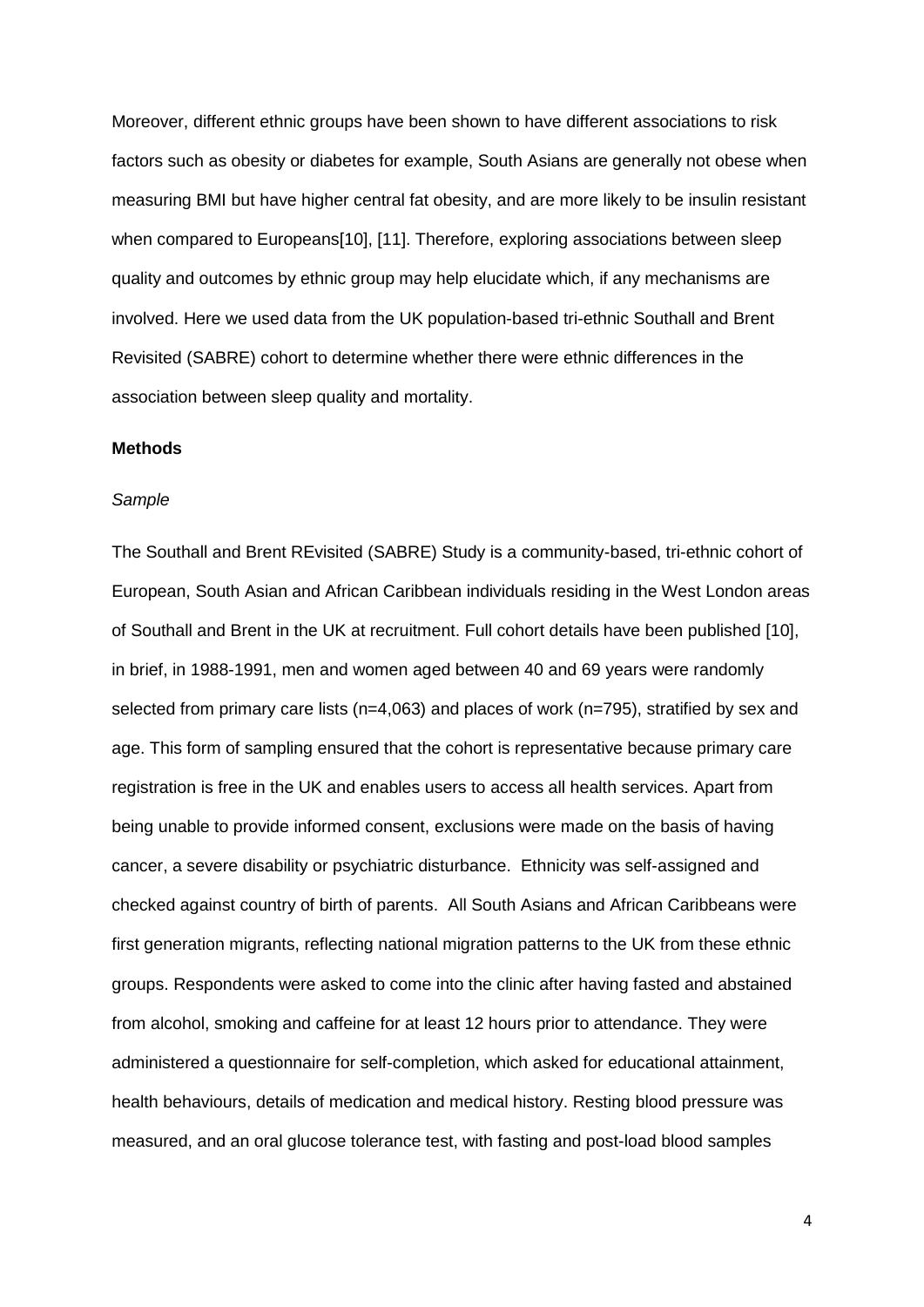performed. Ethical approval was obtained from Ealing, Hounslow and Spelthorne, Parkside and University College London research ethics committees.

#### *Measures*

#### **Exposures**

Our main exposure of interest in this study was self-reported sleep quality at visit 1. Participants were asked three different questions that were intended to capture how well they slept in the past 30 days and were adapted from the questions asked in the validated Jenkins Sleep Questionnaire [12]. These questions were about whether participants felt that they had been waking up too early, had difficulty falling asleep and woke up feeling tired in the past 30 days. Possible answers to the sleep questions were 'No' (0) or 'Yes' (1).

#### **Outcome**

Deaths were reported by the Office for National Statistics (ONS). Participants were followed up for all-cause mortality from the baseline study date (1988) until December, 2017. Up until this date, there was a total of 1,656 deaths in participants who also had complete exposure and covariate data (total N=4,399 across all three ethnic groups).

### **Covariates**

Covariates were selected on the basis that they may have an important role in the relationship between measures of sleep quality and mortality, as per previous literature. These included age, sex, years of education, smoking status (ex-smoker, current smoker, never smoked), total alcohol units per week, waist-hip-ratio (WHR), hypertension medication (No/Yes), CVD (No/Yes) and type 2 diabetes (No/Yes) and were all measured at baseline. CVD diagnosis was determined via self-reported doctor diagnosis of stroke or CHD, which was also the case for baseline diabetes diagnosis.

#### Statistical analyses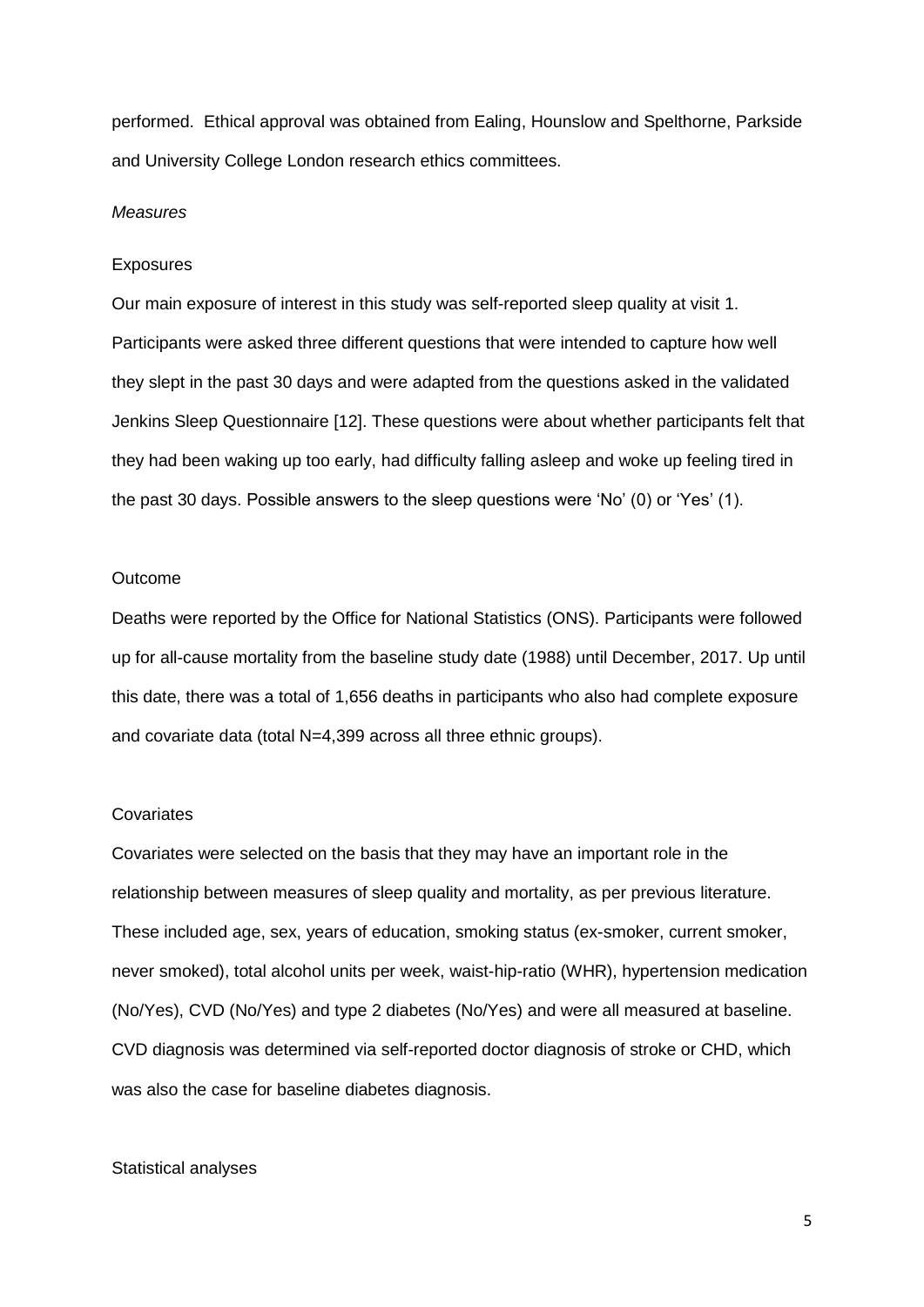StataCorp. 2015. *Stata Statistical Software: Release 15*. College Station, TX: StataCorp LP was used to perform the statistical analyses. The nominal p-value was set at 5% (0.05). Differences across ethnic groups were assessed using Chi-squared tests for categorical variables and one-way analysis of variance (ANOVA) for continuous measures. Cox proportional hazard models were used for survival analysis. Initially, we run Cox models in which all three ethnic groups were included, but the proportional hazards assumption was not met and thus, we decided to perform analyses separately by group. Three models, one for each ethnicity with all relevant covariates were constructed as follows: Model 1 was our baseline model and included adjustments for age, sex and education; Model 2 was additionally adjusted for health behaviours (smoking, physical activity and alcohol consumption); Model 3 was adjusted (in addition to age, sex and education) for comorbidities [CVD, T2DM, obesity (WHR) and anti-hypertensive medication)]; Model 4 was fully adjusted: Model 1 + Model 2 + Model 3. In addition, we performed Cochran's Q heterogeneity tests across the three ethnic groups and sleep quality measures to determine whether there were any differences in the effect sizes (hazard ratios) in our final fullyadjusted model for all-cause and cause-specific mortality outcomes.

*Model checking*. Cox proportional hazard models assume that the explanatory variables act on survival in such a way that the hazard ratio is constant over time. This assumption was assessed using the Global Test evaluating the interaction of each covariate with time; and the Schoenfeld residuals.

*Assessment of model fit.* The model performance was evaluated using Cox-Snell residuals. If any of the covariates suggested that the proportional hazard assumption could be affected, we compared the predictions of the Cox model with the Kaplan-Meier estimate of the survival data; and if they yielded similar results, then the Cox model was deemed appropriate.

## **Results**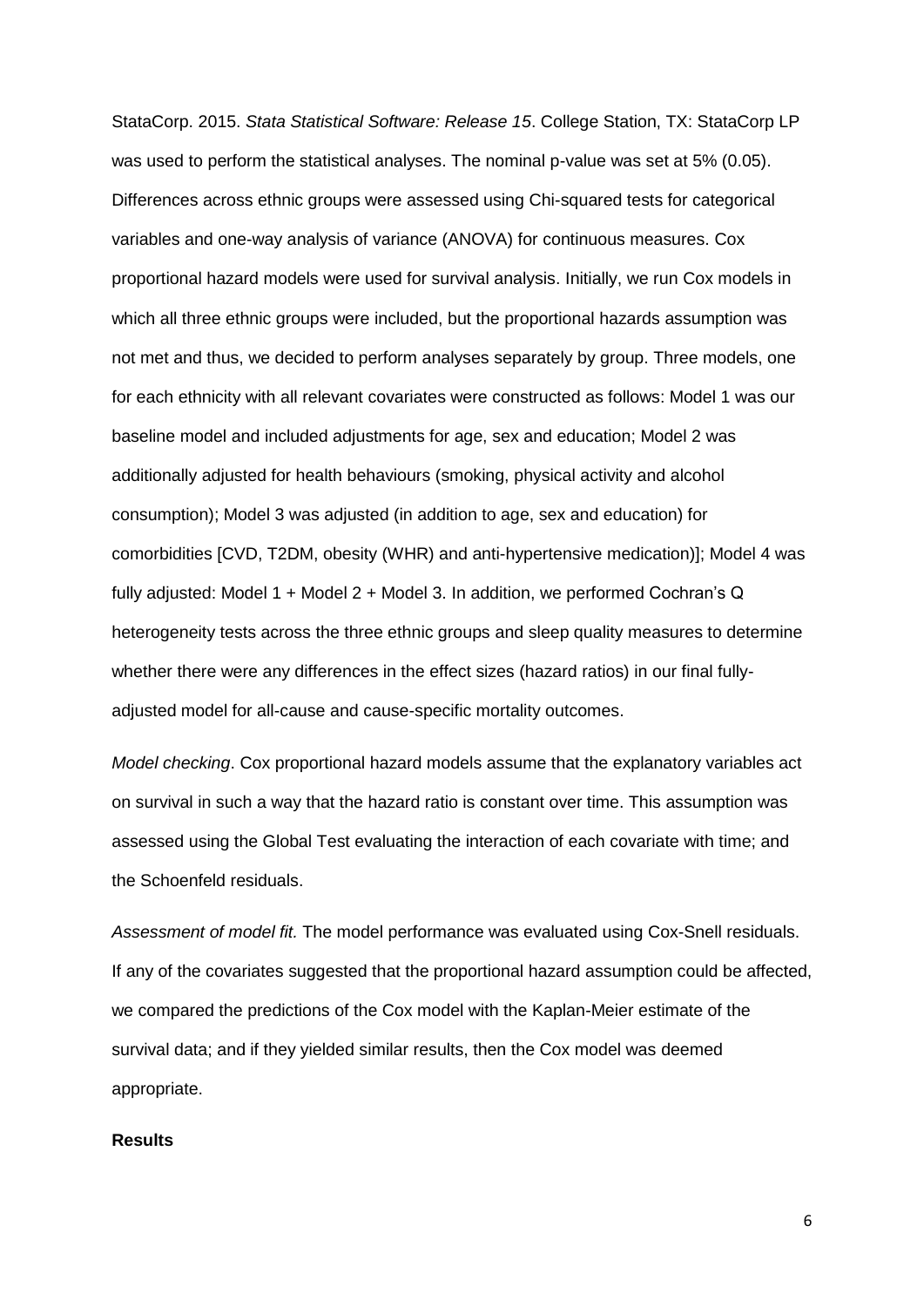By December 2017 there were a total of 1,656 deaths, with 914 of these in Europeans, 552 in South Asians and 190 in African Caribbeans. Table 1 presents sample characteristics at baseline, by ethnic group. South Asians were more likely to report early morning waking, whilst African Caribbeans were more likely to report difficulty falling asleep, in comparison to Europeans. However, there was no difference between the groups in morning tiredness. South Asians had the greatest prevalence of type-2 diabetes, whilst African Caribbeans were the most likely to be on anti-hypertensive medication. Europeans were the most likely to have CVD at baseline.

In the whole sample, the leading cause of death was neoplasms (28.07%). When broken down by ethnic group, the main cause of death was neoplasm in Europeans (34.47%) and African Caribbeans (33.15%), whilst in South Asians it was coronary heart disease (CHD – 33.41%). There were 320, 95 and 66 cancer deaths, whilst there were 372, 308 and 89 CVD deaths in Europeans, South Asians and African Caribbeans, respectively. Thus, we investigated all-cause mortality, as well as cancer and CVD mortality.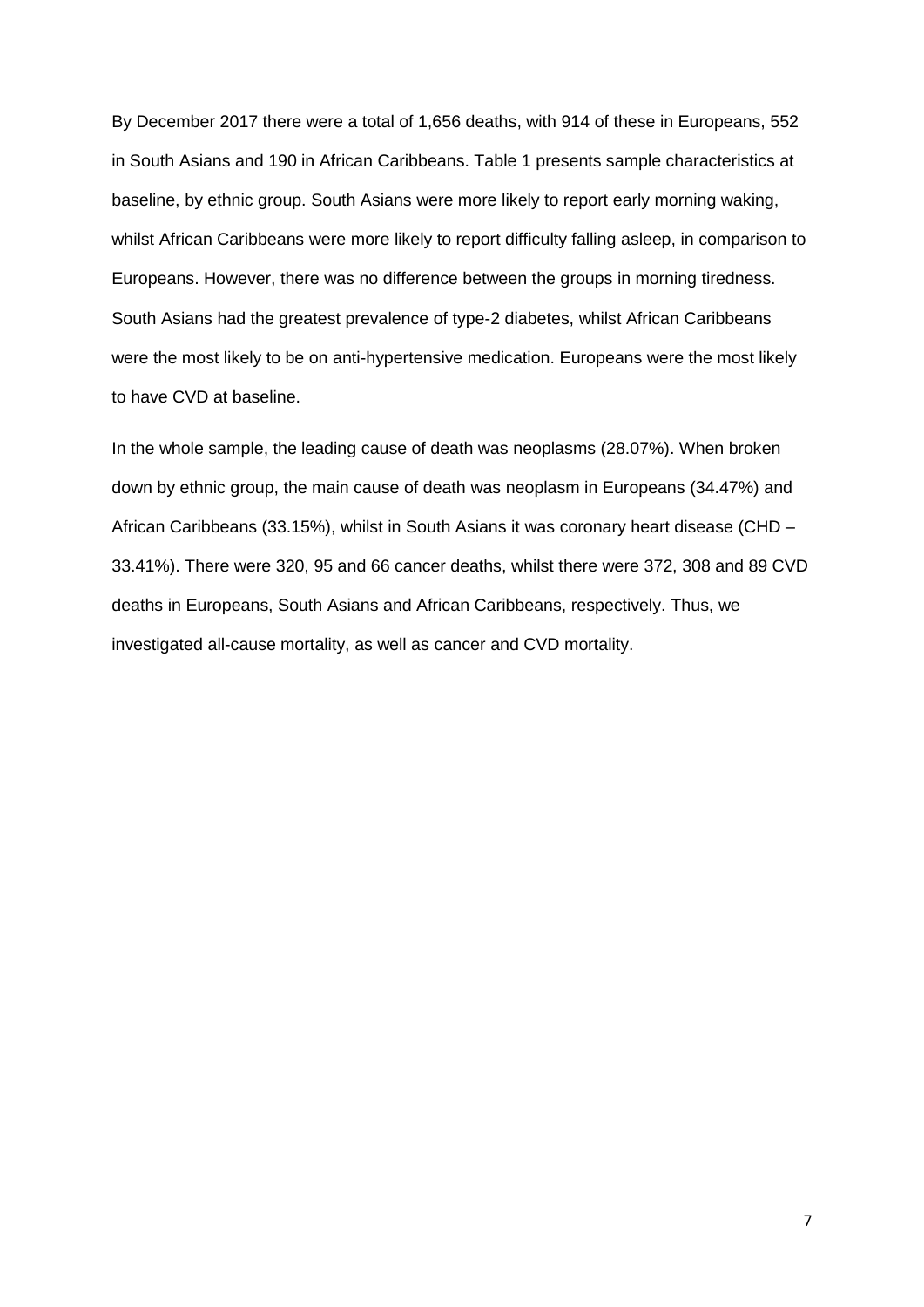|                    | Europeans    | South Asians | <b>African Caribbeans</b> | $\mathsf{P}$ |
|--------------------|--------------|--------------|---------------------------|--------------|
|                    | $(n=2,200)$  | $(n=1,468)$  | $(n=731)$                 |              |
| Age (years)        | 52.9(7.1)    | 50.7(6.9)    | 53.4(5.9)                 | < 0.001      |
| Males              | 1,678 (76.3) | 1,264 (86.1) | 414 (56.6)                | < 0.001      |
| Years of education | 10.5(2.5)    | 11.93(3.8)   | 10.6(3.0)                 | < 0.001      |
| BMI $(kg/m2)$      | 26.2(4.1)    | 26.02 (3.6)  | 27.6(4.2)                 | < 0.001      |
| Alcohol frequency  |              |              |                           |              |
| Less than daily    | 656 (28.3)   | 332 (19.5)   | 116(15.1)                 |              |
| Daily/almost daily | 807 (34.9)   | 351 (20.6)   | 241 (31.4)                | < 0.001      |
| Rarely             | 710 (30.7)   | 328 (19.3)   | 336 (43.8)                |              |
| Never              | 142(6.1)     | 693 (40.7)   | 75 (9.8)                  |              |
| Smoking status     |              |              |                           |              |
| Never              | 691 (31.4)   | 1,125 (76.6) | 481 (65.8)                | < 0.001      |
| Ever smoked        | 1,509 (68.6) | 343 (23.4)   | 250 (34.2)                |              |
| <b>CVD</b>         | 198 (9.0)    | 128(8.7)     | 45 (6.2)                  | 0.050        |
| <b>Diabetes</b>    | 143(6.5)     | 292 (19.9)   | 139 (13.1)                | < 0.001      |
| Anti-hypertensives | 249 (11.3)   | 208 (14.2)   | 165 (22.6)                | < 0.001      |
| Morning tiredness  | 835 (38.0)   | 525 (35.8)   | 271 (37.1)                | 0.404        |
| Difficulty falling |              |              |                           |              |
| asleep             | 408 (17.5)   | 342 (20.1)   | 189 (24.0)                | < 0.001      |
| Early morning      |              |              |                           |              |
| waking             | 806 (36.6)   | 707 (48.2)   | 285 (39.0)                | < 0.001      |

|  | Table 1. Sleep quality, demographics, lifestyle factors and comorbidities by ethnic group |  |  |  |
|--|-------------------------------------------------------------------------------------------|--|--|--|
|  |                                                                                           |  |  |  |

Total N=4,399

*Note.* Values represent means (SDs) or n (%), BMI=body mass index, CVD=cardiovascular

disease, *P*= p-value from either one-way ANOVA or chi-squared analysis.

## *Associations between sleep quality and all-cause mortality*

In Europeans, in a minimally-adjusted model there was a weak association (HR  $\sim$  1) between the three sleep quality measures and all-cause mortality (Figure 1). This remained the case on multi-variable adjustment (Figure 1). A similar pattern of results was observed for the African Caribbeans for sleep quality and all-cause mortality, such that the associations appeared to be weak and had wide confidence intervals (Figure 1). In South Asians associations were also weak between early morning waking, morning tiredness and allcause mortality (Figure 1). The pattern of results was, however, different in South Asians for difficulty falling asleep. A model adjusted for age, sex and years of education revealed that those who reported that they had experienced difficulty falling asleep in the previous 30 days were 1.41 times more likely to have died by December 2017 (Figure 1). This effect was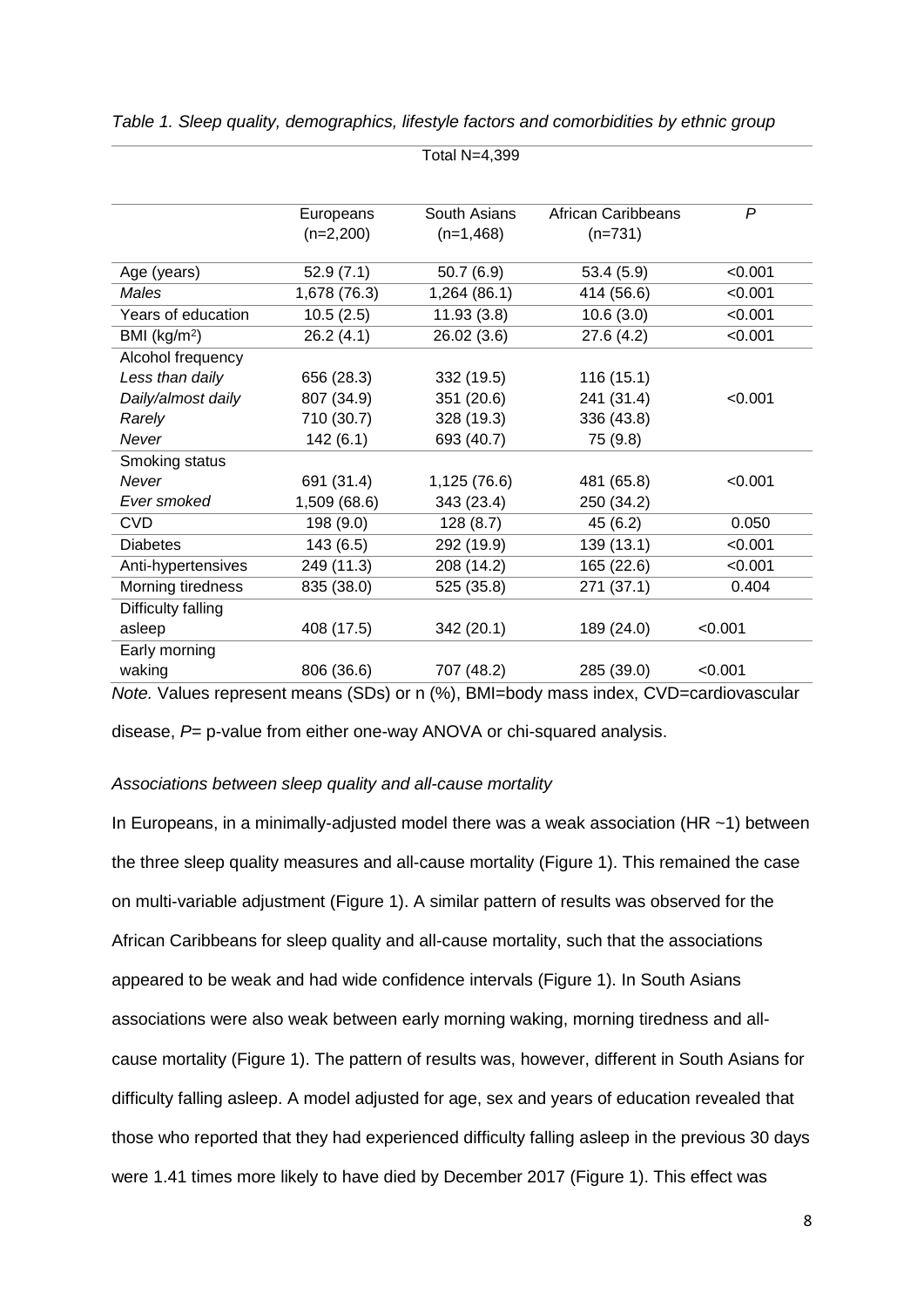slightly attenuated to 1.33 in a model adjusted for health behaviours (smoking and alcohol consumption), but remained identical in a model adjusted for comorbidities (CVD, antihypertensives and diabetes at baseline). In a final, fully-adjusted model difficulty falling asleep remained associated with an increased risk of all-cause mortality (HR=1.28). However, the results of the heterogeneity test showed that in fact, this difference in HRs between the ethnic groups was not particularly strong (p=0.18). This test also showed that there was little heterogeneity across the groups in terms of early morning waking (p=0.18) and morning tiredness (p=0.43) and all-cause mortality.

## *Association between sleep quality and CVD mortality*

The relationship between sleep quality measures and CVD mortality was particularly weak in both African Caribbeans and South Asians (Figure 2), but effects were largely directionally consistent. However, in Europeans there was a stronger association between early morning waking and increased risk of CVD mortality, an effect that persisted in models that were multiply-adjusted for baseline-measured confounders (HR=1.31) (Figure 2B). The heterogeneity test result confirmed that the HRs for early morning waking differed across the three groups (p=0.036), but not for difficulty falling asleep (p=0.30) or morning tiredness (p=0.27) in relation to CVD mortality.

#### *Association between sleep quality and cancer mortality*

The association between all three sleep quality measures and mortality from cancer was weak in all three ethnic groups (Figure 3). Largely, the direction of effects suggests, in fullyadjusted models, that those who responded 'yes' to having difficulty falling asleep, waking up too early and waking up feeling tired had a slightly lower risk of death from cancer. However, these effects were very small and the associations weak. This was supported by a heterogeneity test, which showed that the HRs did not differ by group for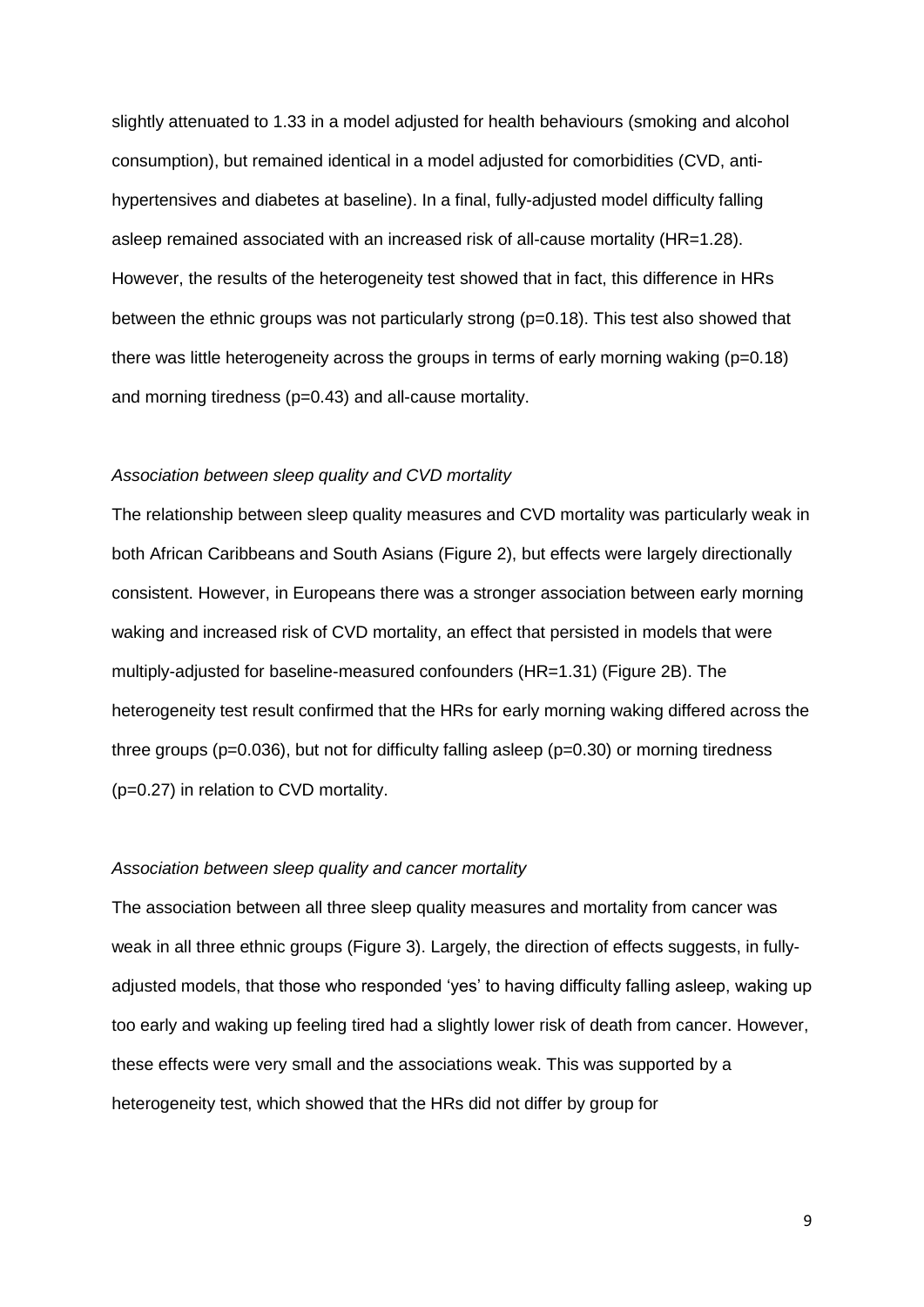#### **Fig 1** *Associations between sleep quality and all-cause mortality by ethnicity*

| . . |  |
|-----|--|
|     |  |

Difficulty falling asleep Early morning waking **Hazard Hazard** ratio  $(95% \text{ Cl})$ Model ratio (95% CI) Model Europeans Europeans 1.05 (0.86, 1.29)<br>1.04 (0.85, 1.27)<br>1.03 (0.84, 1.27)<br>1.02 (0.83, 1.24) 1.06 (0.91, 1.23) Model 1 Model 1  $\ddot{t}$  $1.09(0.95, 1.27)$ <br> $1.04(0.90, 1.21)$ ţ Model 2 Model 2 Model 3 Model 3  $1.07(0.92, 1.23)$ Model 4 Model 4 **South Asians South Asians** Model 1 1.40 (1.11, 1.76) Model 1 1.14 (0.94, 1.38) 1.34 (1.06, 1.69)<br>1.33 (1.06, 1.68)<br>1.28 (1.01, 1.61) Model 2 Model 2  $1.09(0.99, 1.14)$ Model 3 Model 3  $1.18(0.99, 1.41)$ Model 4  $1.17(1.00, 1.41)$ Model 4 African Caribbeans **African Caribbeans** 0.78 (0.55, 1.11)<br>0.76 (0.53, 1.08) Model 1 1.16 (0.79, 1.71) Model 1 1.17 (0.79, 1.72)<br>1.14 (0.77, 1.67)<br>1.14 (0.78, 1.68) Model 2 Model 2  $0.82(0.57, 1.16)$ <br>0.80 (0.56, 1.14) Model 3 Model 3 Model 4 Model 4  $\overline{a}$  $\mathcal{D}$  $\mathcal{P}$ 3 1 1 C) **Morning tiredness** Hazard ratio (95% CI) Model Europeans Model 1  $1.00(0.86, 1.17)$  $0.97(0.83, 1.13)$ <br> $0.95(0.81, 1.10)$ Model 2 Model 3 Model 4  $0.94(0.80, 1.09)$ **South Asians** Model 1  $0.96(0.79, 1.16)$  $0.95(0.79, 1.15)$ <br> $0.93(0.77, 1.13)$ Model 2 Model 3 Model 4  $0.91(0.74, 1.12)$ **African Caribbeans** Model 1 1.29 (0.92, 1.79) Model 2  $1.28(0.92, 1.79)$ <br> $1.18(0.84, 1.66)$ <br> $1.18(0.84, 1.67)$ Model 3 Model 4  $\overline{2}$  $\overline{3}$ 1

*Note.* Model 1= adjusted for age, sex and years of full-time education; Model 2=Model 1 + smoking, alcohol consumption; Model 3= Model 1 + WHR, anti-hypertensive medication, CVD, diabetes status; Model 4= Model 1 + Model 2 + Model 3. In all models all three of the sleep quality exposures were entered simultaneously; 95%CI= 95% confidence interval.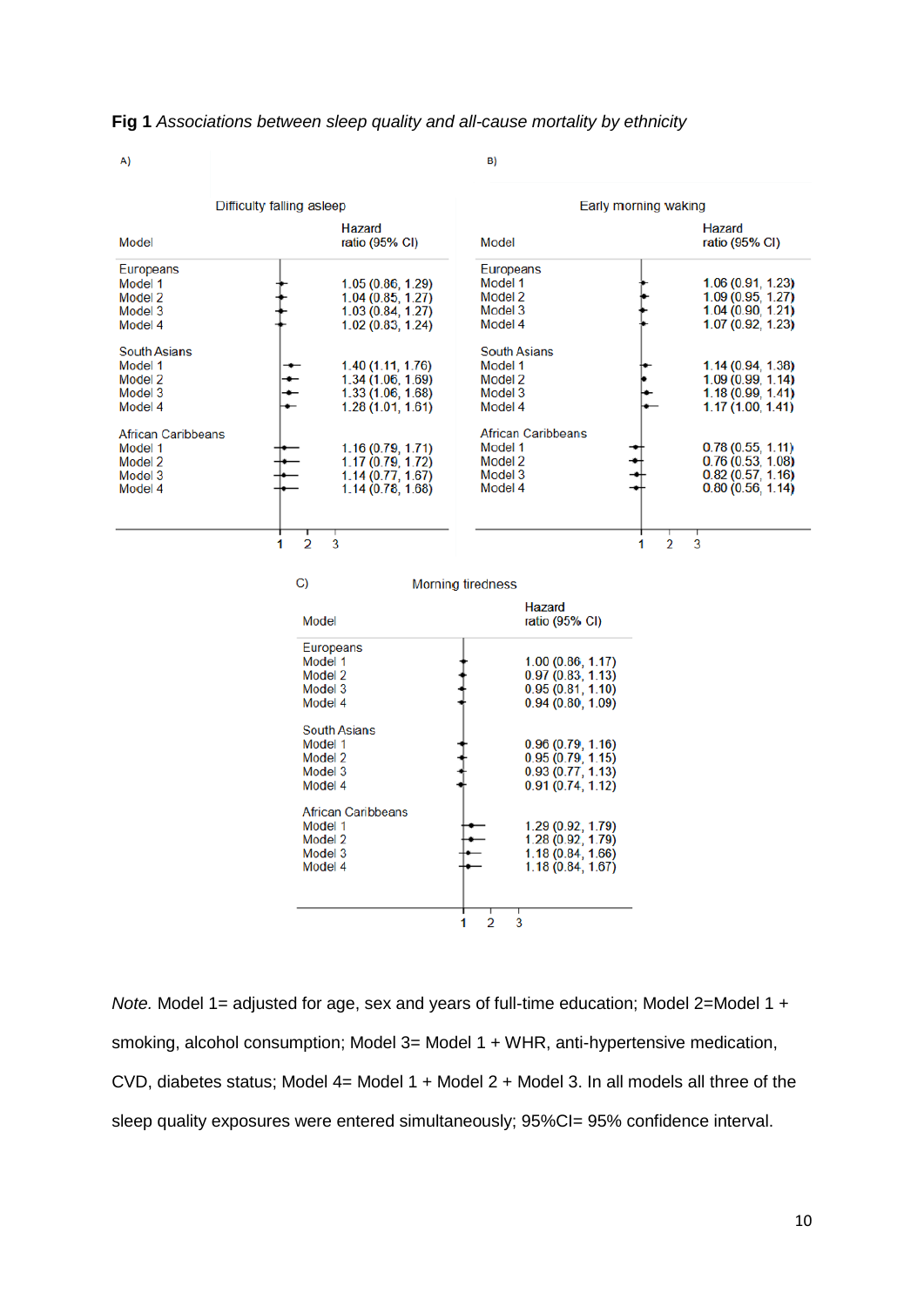### **Fig 2** *Associations between sleep quality and CVD mortality by ethnicity*



*Note.* Model 1= adjusted for age, sex and years of full-time education; Model 2=Model 1 + smoking, alcohol consumption; Model 3= Model 1 + WHR, anti-hypertensive medication, diabetes status; Model  $4$  = Model  $1$  + Model  $2$  + Model 3. In all models all three of the sleep quality exposures were entered simultaneously; 95%CI= 95% confidence interval.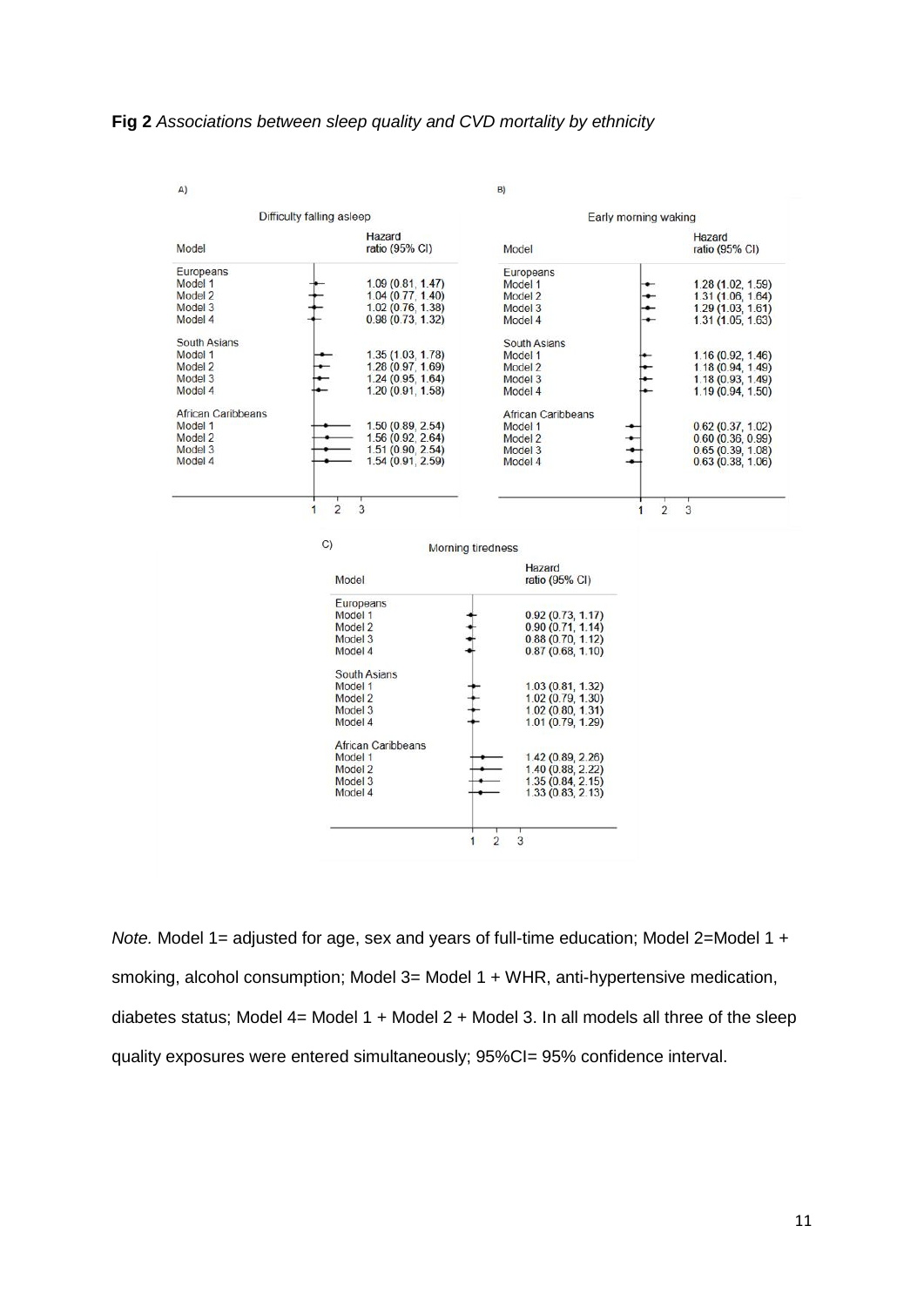#### **Fig 3** *Association between sleep quality and cancer mortality by ethnicity*



*Note.* Model 1= adjusted for age, sex and years of full-time education; Model 2=Model 1 + smoking, alcohol consumption; Model 3= Model 1 + WHR, anti-hypertensive medication, diabetes status; Model  $4=$  Model  $1 +$  Model  $2 +$  Model  $3$ . In all models all three of the sleep quality exposures were entered simultaneously; 95%CI= 95% confidence interval.

## **Discussion**

We show associations between sleep quality and mortality outcomes differ by ethnicity.

Overall, the association between all three sleep quality measures and all-cause mortality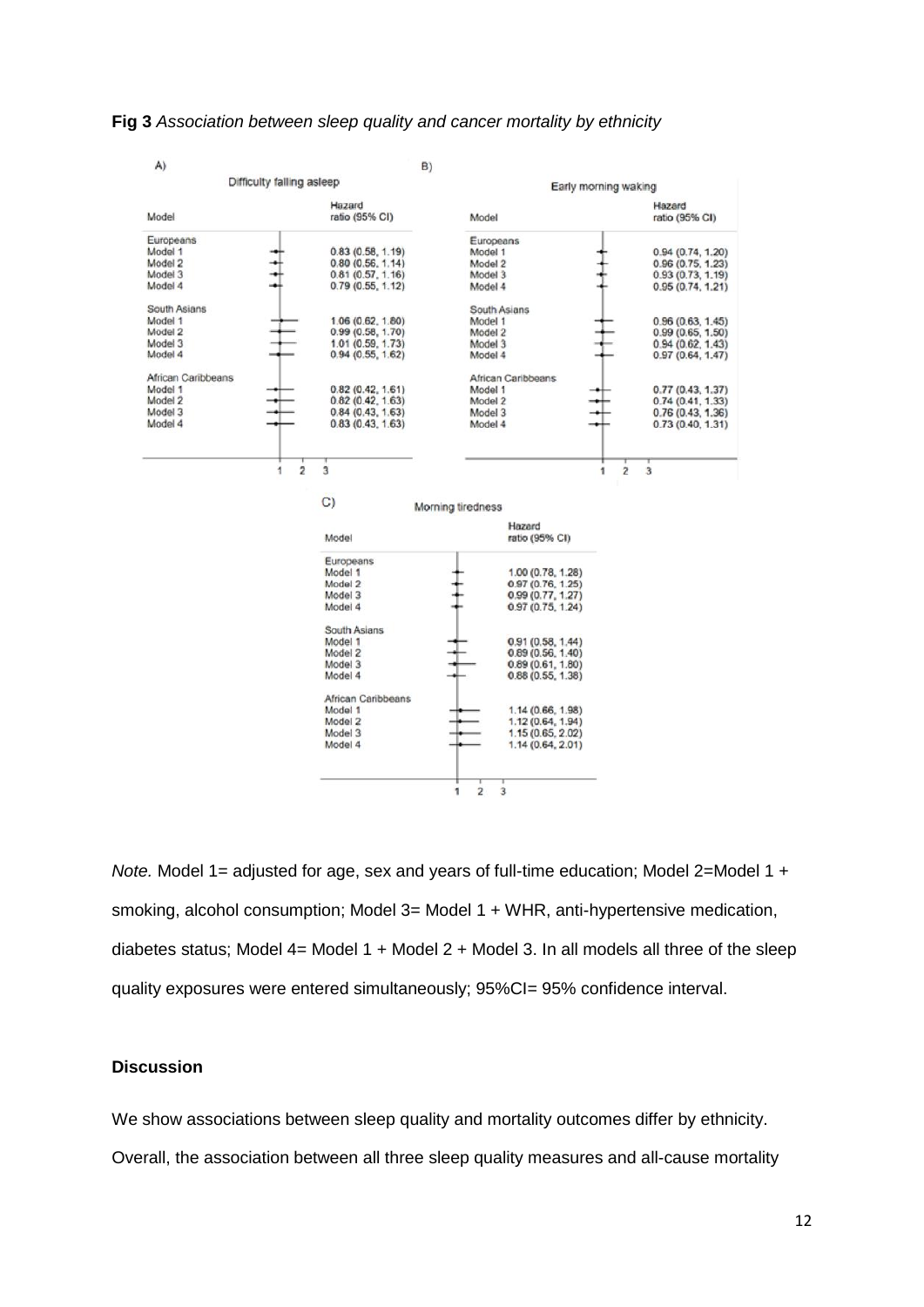were largely weak in African Caribbeans and Europeans. However, South Asians who had difficulty falling asleep had around a 30% excess risk of all-cause mortality, even after adjustment for demographic characteristics (age, sex and education), health behaviours and comorbidities (obesity, CVD, hypertension and diabetes). There were only weak associations between the three sleep quality measures and CVD mortality in South Asians and African Caribbeans, whilst in Europeans, those who reported early morning waking were more likely to die from CVD (HR=1.31). In relation to cancer mortality, there were only very weak associations between the three sleep quality exposures and this outcome, across all three ethnic groups.

Few studies have investigated the relationship between sleep quality and mortality. Our lack of associations between sleep quality measures and all-cause mortality in Europeans is in line with previous epidemiological evidence. Specifically, our findings in Europeans are in agreement with the Finnish study by Hublin and colleagues [8], as well as analyses of the Whitehall II study [13], given that neither of these studies found an association between sleep quality and all-cause mortality. One previous study observed that in non-frail men aged over 67 years at baseline, unadjusted poor sleep quality was associated with greater odds of death (OR: 1.26 ; 95%CI 1.01–1.58) at 3.7-year follow-up, however when adjusting for age, sex, health status and BMI, associations attenuated to the null [14].

In South Asians we observed that difficulty falling asleep was associated with increased risk of all-cause – but not CVD or cancer – mortality after adjustment for demographics, health behaviours and comorbidities (HR=1.28). Difficulty falling asleep is likely to be a proxy for insomnia and as such, evidence suggests that there are ethnic differences in reporting of this symptom [15]. It has been shown that African Americans and Asians may be less likely than White Americans to report difficulty falling asleep [16]. However, these studies focused largely on East Asian populations, rather than South Asians and therefore, may not be completely generalisable to our findings. Given this, the present study investigates ethnic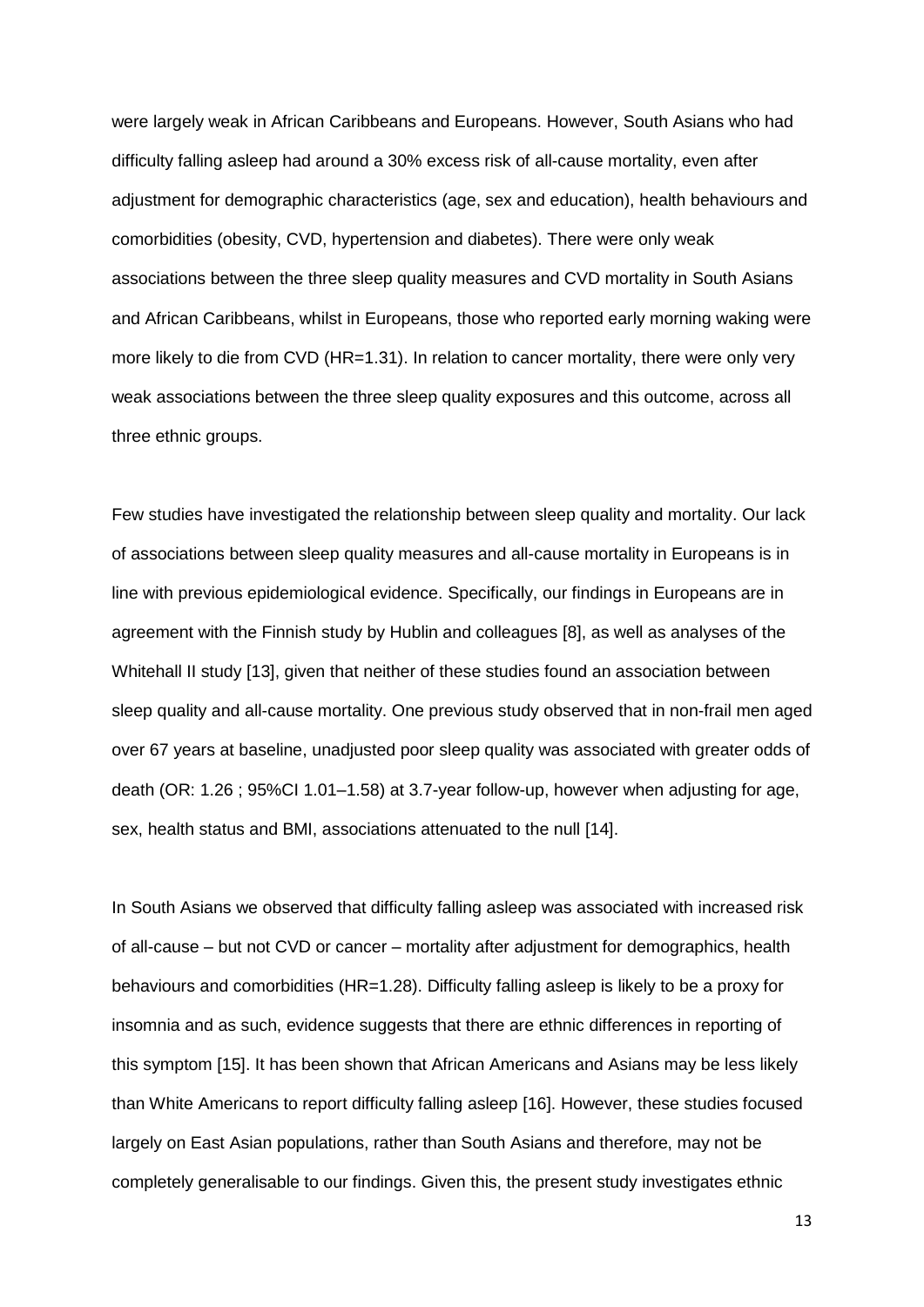differences in a UK population and thus generalisations to data from American study populations may be impaired due to cultural and environmental influences affecting sleep and sleep quality in respective study settings. Moreover, African Americans have equivalent or higher rates of smoking in comparison to White Americans, yet in the UK smoking rates in African Caribbeans are much lower than in Europeans [17], [18].

Whilst our study is the first to suggest that difficulty falling asleep is related to greater risk of all-cause mortality in South Asians, this finding ought to be interpreted with caution, as formal heterogeneity tests indicated that the difference in effect size between the ethnic groups was weak. It is perhaps possible that South Asians may experience more of what is known as 'sleep reactivity', that is the degree to which stress may disrupt sleep and manifests itself as difficulty falling and staying asleep [19]. Highly reactive sleepers are those whose sleep systems are more sensitive to stress and thus, one possibility is that a greater proportion of the South Asian group were in this category and this may have influenced their ability to fall asleep.

Our study, however, has certain limitations. Firstly, self-report questionnaire response about sleep quality from participants are inherently subjective. Secondly, as our baseline measures were taken a long time ago (1988) we were unable to analyse any change in these over the follow-up period, as SABRE does not have sleep quality measured at 20-year follow-up. Finally any association we observe in the present study may be explained by residual confounding by factors that are not included in our analyses.

In conclusion, our novel findings suggest that sleep quality measures do not affect all-cause mortality in individuals of European descent, yet early morning waking appeared to increase risk of mortality from CVD. Difficulty falling asleep was associated with moderately increased risk of all-cause mortality in South Asians, but a heterogeneity test showed that this difference in effect sizes was not strong. Thus, the findings presented here contribute to, and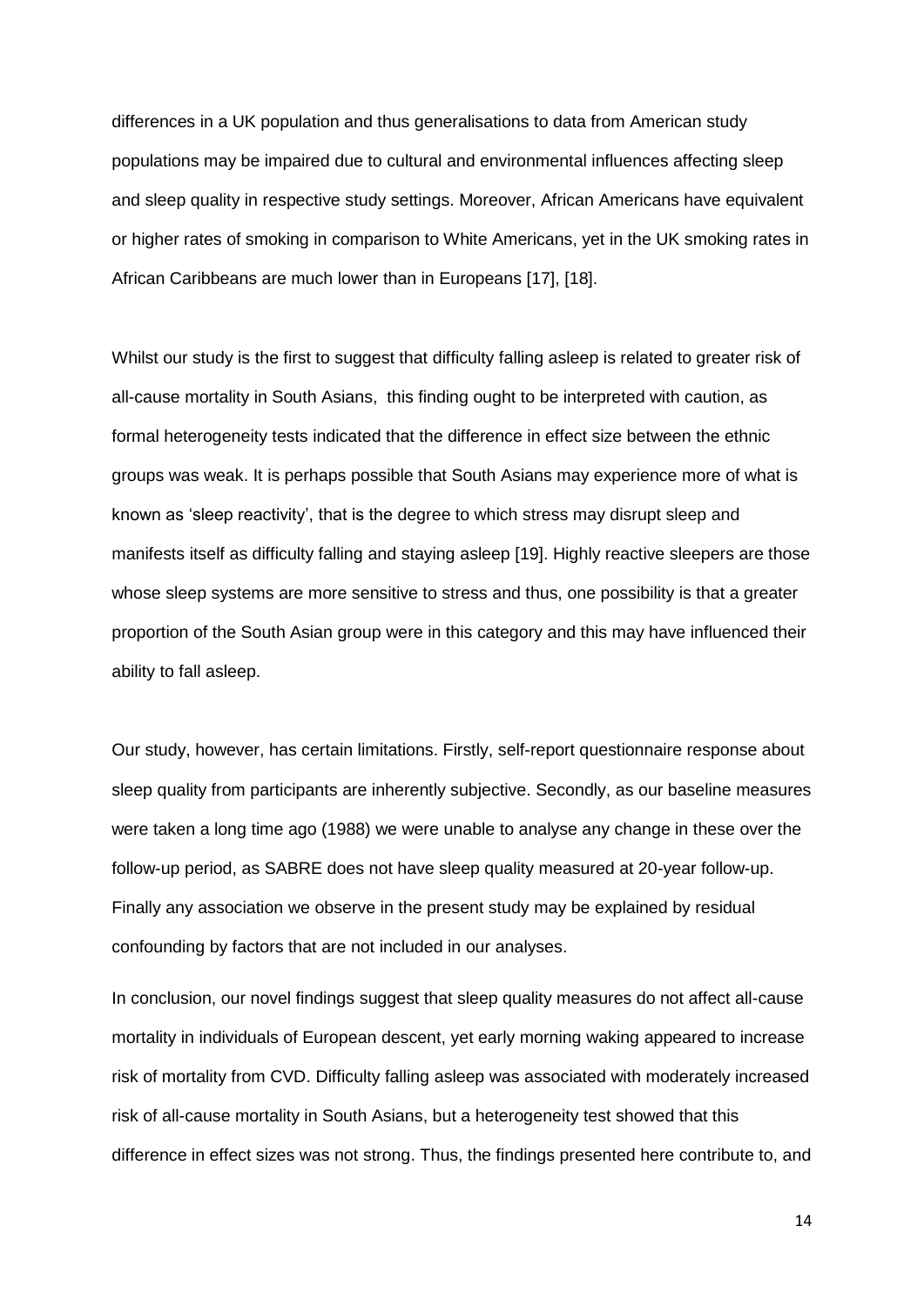support current evidence for ethnic differences in sleep and mortality and may have important implications for precision medicine and clinicians working with people who present with these sleep problems. However, further research is needed to specifically understand exactly how early morning waking might increase the risk of death from CVD in Europeans.

## **Acknowledgements**

SABRE was funded at baseline by the UK Medical Research Council and Diabetes UK. Follow-up studies have been funded by the Wellcome Trust (WT 082464), British Heart Foundation (SP/07/001/23603 and CS/13/1/30327) and Diabetes UK (13/0004774). NC received support from the National Institute for Health Research University College London Hospitals Biomedical Research Centre. Support has also been provided at follow-up by the North and West London and Central and East London National Institute of Health Research Clinical Research Networks.

## **References**

- [1] E. Kronholm, T. Laatikainen, M. Peltonen, R. Sippola, and T. Partonen, "Self-reported sleep duration, all-cause mortality, cardiovascular mortality and morbidity in Finland.," *Sleep Med.*, vol. 12, no. 3, pp. 215–21, Mar. 2011.
- [2] L. Gallicchio and B. Kalesan "Sleep duration and mortality: a systematic review and meta-analysis," *J. Sleep Res.*, vol. 18, no. 2, pp. 148–158, Jun. 2009.
- [3] M. Kojima *et al.*, "Sleep Patterns and Total Mortality: A 12-Year Follow-up Study in Japan," *J. Epidemiol.*, vol. 10, no. 2, pp. 87–93, 2000.
- [4] M. A. Grandner, L. Hale, M. Moore, and N. P. Patel, "Mortality associated with short sleep duration: The evidence, the possible mechanisms, and the future," *Sleep Med. Rev.*, vol. 14, no. 3, pp. 191–203, 2010.
- [5] C. Shing *et al.*, "Self-reported sleep duration and quality and cardiovascular disease and mortality: a dose-response meta-analysis Running title: Sleep duration and quality and CVD and mortality."
- [6] The National Sleep Foundation, "National Sleep Foundation Recommends New Sleep Times." .
- [7] F. P. Cappuccio, L. D'Elia, P. Strazzullo, and M. A. Miller, "Quantity and quality of sleep and incidence of type 2 diabetes: a systematic review and meta-analysis.," *Diabetes Care*, vol. 33, no. 2, pp. 414–20, Feb. 2010.